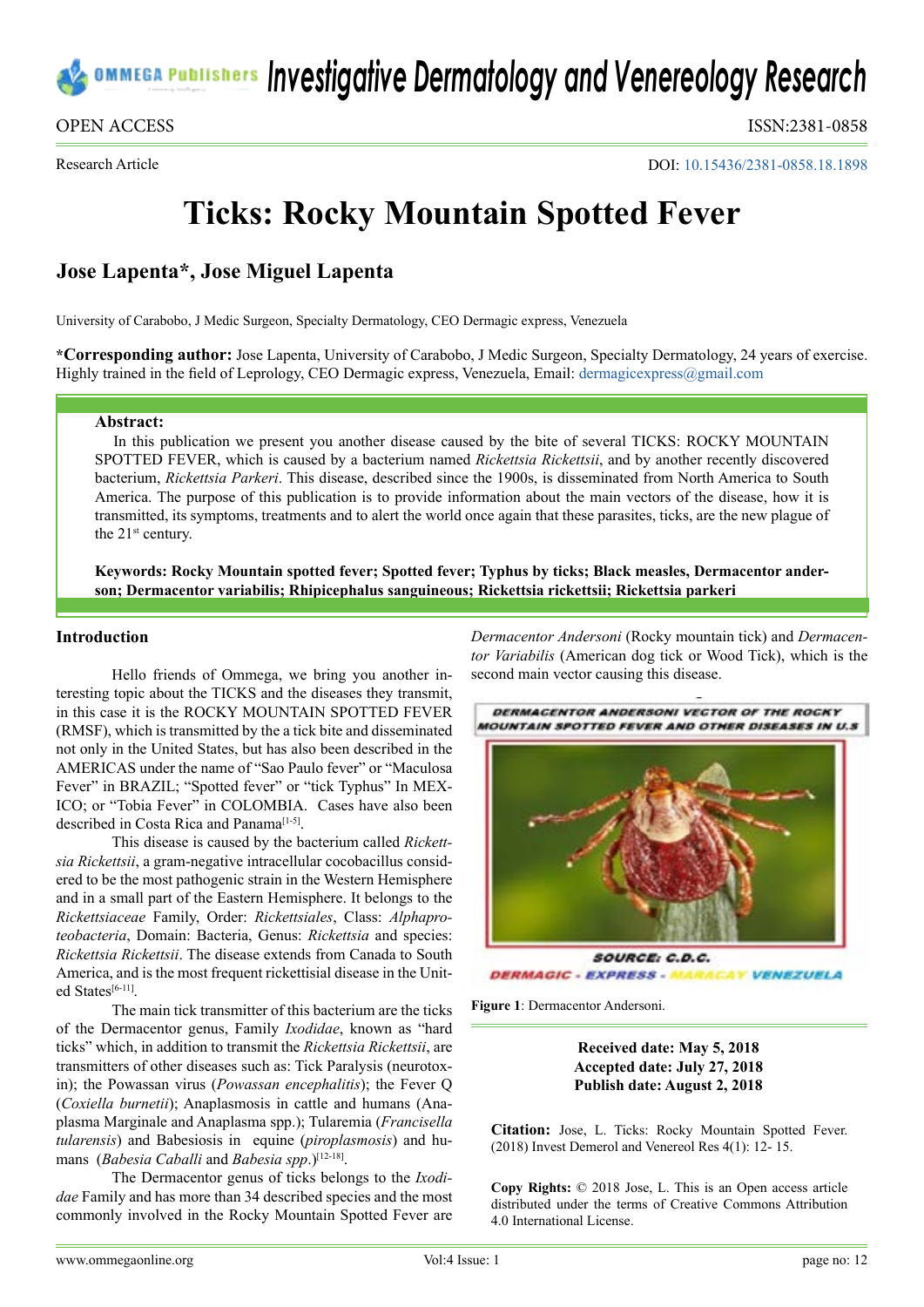

DERMACENTOR VARIABILIS VECTOR OF THE ROCKY MOUNTAIN SPOTTED FEVER AND OTHER DISEASES **SOURCE: C.D.C. MACAY VENEZUELA DERMAGIC - EXPRESS - AL** 

**Figure 2**: Dermacentor variabilis.

The "hard tick", *Dermacentor Variabilis*, in addition to transmitting the Rocky Mountain spotted fever, also transmits Tularemia (*Francisella tularensis*). They can also be the carriers for *Anaplasma phagocytophilum*, which causes the Human Granulocytic Anaplasmosis, and for *Ehrlichia chaffeensis*, the causal agent of Human Monocitic Ehrlichiosis; they can also cause Tick Paralysis by injecting a "neurotoxin" into the human blood stream during feeding.

In addition to the *Dermacentor Variabilis* and *Dermacentor Andersoni*, which are vectors of the Rocky Mountain Spotted Fever (RMSF), other species have been described: *Rhipicephalus Sanguineus* (Brown tick of the dog), *Amblyomma Cajennense* (Cayena tick), disseminated in the South and Central Americas, *Amblyomma Americanum* (Lone Star Tick) and *Amblyomma Maculatum* (Tick of the Gulf Coast), all of which are involved in the transmission of this disease $[1-22]$ .

On the other hand, it was discovered in the year 2002 and confirmed in 2003 that another species of *Rickettsia*, the *Rickettsia Parkeri*, found in the tick *Amblyomma Maculatum*  and recently found in the tick *Amblyomma Americanum*, can also causes Rocky Mountain Spotted Fever (RMSF).

In addition, even though the ticks *Dermacentor Variabilis* and *Reticulatus* are not considered vectors of *Borrelia Burgdorferi*, the causal agent of Lyme disease, also known as Erythema Migrans, antibodies against *Borrelia Burgdorferi* have been shown to be present in these two ticks.

#### **History**

The disease Rocky Mountain spotted fever is also known as "Typhus by ticks" and "Blue Disease". It was described in the years 1800 and 1900 in the Valleys of Montana United States (US), known at that time as "Black measles" for its clinical characteristics. Later it was discovered that the ticks were the vectors of the same disease and it was in the year 1906, scientist Howard T. Ricketts discovered the causal agent and described it as an agent "smaller than a bacterium and longer than a virus"; the agent was named *Rickettsia Rickettsii* in honor of Howard T. Ricketts<sup>[\[22-30\]](#page-3-0)</sup>.

It was Willy Burgdorfer who linked Rocky Mountain spotted fever to the *Rickettsias*. In fact, between 1967 and 1978, when he was investigating the *Rickettisial* Zoonoses in Egypt he was relocated by the WHO (1976-1986 - World Health Organization) to Montana, United States, and in the course of his investigations he discovered the feared *Spirochete Borrelia* in 1981 which carries his surname *Burgdorferi* in his honor.

These ticks are the natural hosts and they serve as reservoirs and vectors; they transmit the *Rickettsia* through their bites of vertebrates mammals and man, and unlike other diseases they only need two hours to be attached to the skin to cause transmission of the disease; so the disease is a zoonosis, transmitted from animals to man. It can also be transmitted through fluids, tick feces and contaminated tissues.

**Symptoms:** Symptoms of the disease appear after an incubation period of 1 to 2 weeks, (can affect children and adults) and include three stages:

**Initial phase:** fever, headache, nausea, vomiting, loss of appetite, mumps.

**Secondary phase:** characterized by maculous and petechial rash, abdominal pain, conjunctivitis and joint pain.

**Posterior or late stage:** the *Rickettsia* may invade the brain, heart, eyes, lungs, kidneys, gastrointestinal tract, and other organs causing definitive sequel such as: deafness, ataxia, blindness, and loss of bladder and bowel control and in extreme cases amputation of limbs by gangrene. Mortality in severe cases: 30- 80%.

**The "Classical Triad" of this disease in terms of symptoms is:**  Fever, Maculous, Petechial Eruption and the Precedent of Tick Bite. It should be noted that only 35 to 60 % of patients manifest the complete triad; 40 % do not present the typical rash of the disease. It is presented in a centripetal form, spreading from the extremities to the trunk<sup>[\[1-32\]](#page-2-0)</sup>.

#### **Treatment**

The treatment of choice for the Rocky Mountain Spotted Fever (RMSF) is Doxycycline (tetracycline antibiotic), the same medication used to treat Lyme disease and Ehrlichiosis, which is administered for a period of 10 to 14 days, and in some cases may be longer. The other antibiotic that is shown to be effective against *Rickettsias* is chloramphenicol, but this medication should be used with cautions because it has many side effects.

Following is a list of nine (9) diseases caused by seven (7) ticks: (Including the ticks of the Family *ixodidae: Ixodes Scapularis* or the black legged tick)

Rocky Mountain spotted fever (Rickettsia Rickettsii). Powassan Encephalitis (*Powassan virus, flavivirus*). Tick Paralysis (*neurotoxin*). Ehrlichiosis (*Ehrlichia chaffeensis, Ehrlichia ewingii*). Human Granulocytic Anaplasmosis (*Anaplasma spp*) Babesiosis in Animals and Humans (*Babesia spp*). Fever Q (Coxiella burnetti). Tularemia (*Francisella tularensis*). Lyme Disease (*Ixodes Scapularis*)[\[1-32\]](#page-2-0)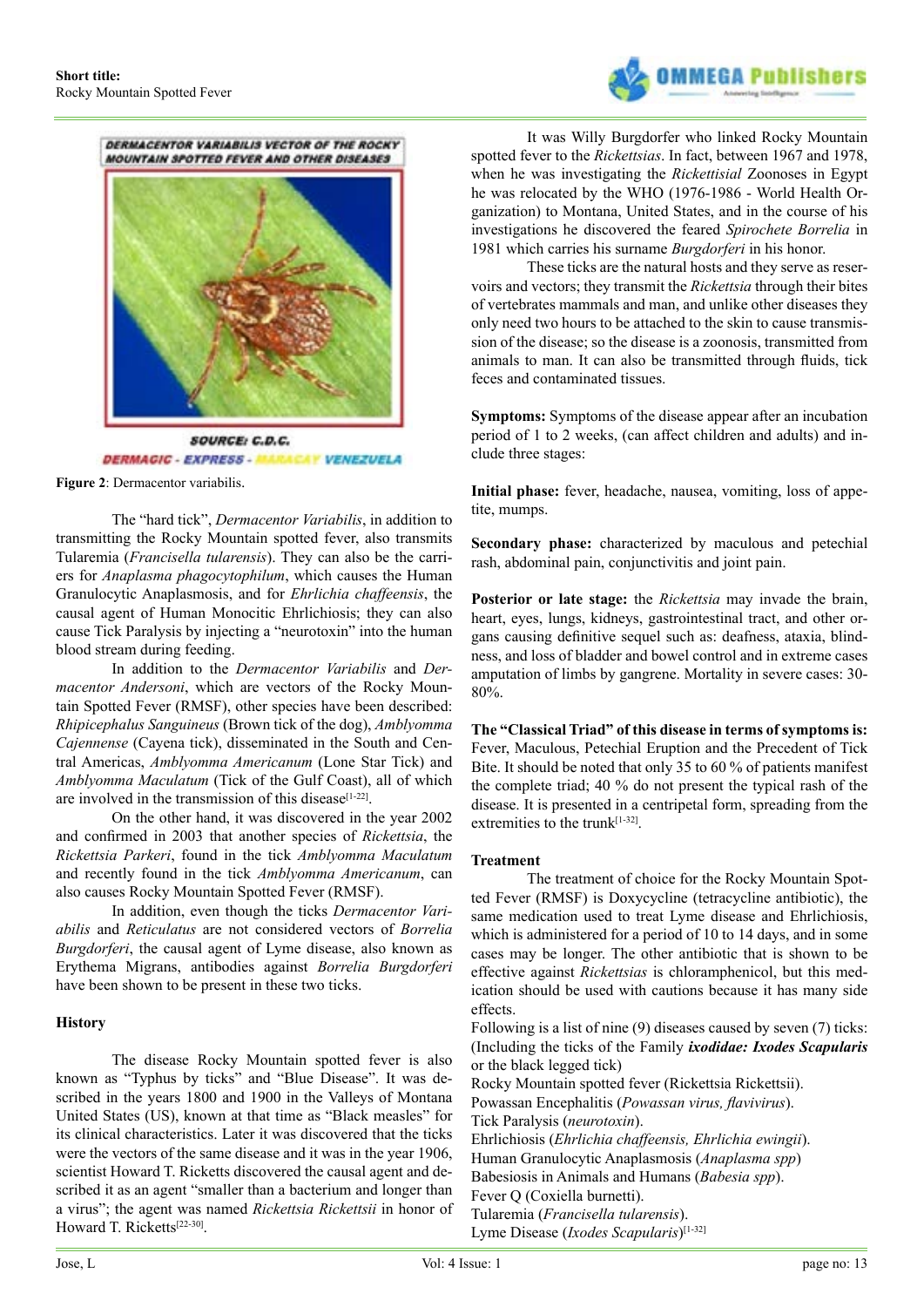"... perhaps other diseases .... Today not well documented or simply man has not discovered yet."

## **Conclusion**

On the web you can find thousands of articles about the Rocky Mountain Spotted Fever (RMSF), history and symptoms, but for us the main objective of this publication is to make you understand the following:

• These ticks are distributed practically all over the planet.

• Transmitted parasitic diseases with risk of mortality pose a real and present public health danger if the diagnosis and treatment are not made in time.

• Some of the transmitted diseases are resistant to treatments such as Lyme disease, causing permanent disabilities, confining patients to wheelchairs for life.

• In addition to fighting against tick-borne diseases such as Lyme disease, the efforts should be devoted to control and eliminate ticks and their hosts.

• The Codes Icd-11 (International Classification of Diseases, year 2018) for the Rocky Mountain spotted fever have been recognized by the World Health Organization (WHO) a long time ago, but for entities like Lyme disease, the scientific community and the affected population await their inclusions.

• The new plague of the 21st century are not caused by mosquitoes (Dengue, Zika and Chikungunya), but by ticks[\[33-38\]](#page-3-1).

"... Humanity is not going to be extinguished by atomic bombs thrown into the air, atomic bombs walk in the earth attached to animals, mice, rats, birds, coyotes, deer, dogs, cats, cattle, goats, camel sheep, rabbits, etc, or the humans, feeding on his blood, contaminating and spreading vertiginously, slowly creating a incapacitated society ... "

# **References**

<span id="page-2-0"></span>1. Gottlieb, M., Long, B., Koyfman, A. The Evaluation and Management of Rocky Mountain spotted fever in the Emergency Department: a Review of the Literature. (2018) J Emerg Med 55(1): 42-50.

[Pubmed](https://www.ncbi.nlm.nih.gov/pubmed/29685474)│[Crossref](https://doi.org/10.1016/j.jemermed.2018.02.043)│[others](https://www.jem-journal.com/article/S0736-4679(18)30230-0/abstract)

2. Delgado-De la Mora, J., Licona-Enríquez, J.D., Leyva-Gastélum, M., et al. A fatal case series of Rocky Mountain spotted fever in Sonora, México. (2018) Biomedica 38(1): 69-76.

[Pubmed](https://www.ncbi.nlm.nih.gov/pubmed/29668136)│[Crossref](https://doi.org/10.7705/biomedica.v38i0.3507)│[others](https://europepmc.org/abstract/med/29668136)

3. Martínez-Caballero, A., Moreno, B., González, C., et al. Descriptions of two new cases of Rocky Mountain spotted fever in Panama, and coincident infection with Rickettsia rickettsii in Rhipicephalus sanguineus s.l. in an urban locality of Panama City, Panama. (2018) Epidemiol Infect 146(7): 875-878.

[Pubmed](https://www.ncbi.nlm.nih.gov/pubmed/29619916)│[Crossref](https://doi.org/10.1017/S0950268818000730)│[others](https://www.cambridge.org/core/journals/epidemiology-and-infection/article/descriptions-of-two-new-cases-of-rocky-mountain-spotted-fever-in-panama-and-coincident-infection-with-rickettsia-rickettsii-in-rhipicephalus-sanguineus-sl-in-an-urban-locality-of-pa)

4. Rivera-Páez, F.A., Martins, T.F., Ossa-López, P.A., et al. Detection of Rickettsia spp. in ticks (Acari: Ixodidae) of domestic animals in Colombia. (2018) Ticks Tick Borne Dis 9(4): 819-823.

[Pubmed](https://www.ncbi.nlm.nih.gov/pubmed/29550216)│[Crossref](https://doi.org/10.1016/j.ttbdis.2018.03.006)│[others](https://www.sciencedirect.com/science/article/pii/S1877959X17304788)

- 5. Moerbeck, L., Vizzoni, V.F., Machado-Ferreira, E., et al. Rickettsia (Rickettsiales: Rickettsiaceae) Vector Biodiversity in High Altitude Atlantic Forest Fragments Within a Semiarid Climate: A New Endemic Area of Spotted-Fever in Brazil. (2016) J Med Entomol 53(6): 1458-1466. [Pubmed](https://www.ncbi.nlm.nih.gov/pubmed/27480099)│[Crossref](https://doi.org/10.1093/jme/tjw121)│[others](https://academic.oup.com/jme/article-abstract/53/6/1458/2658164)
- <span id="page-2-1"></span>6. Villarreal, Z., Stephenson, N., Foley, J. POSSIBLE NORTHWARD Introgression Of A Tropical Lineage Of Rhipicephalus Sanguineus Ticks At A Site Of Emerging Rocky Mountain Spotted Fever. (2018) J Parasitol 104(3): 240-245.

[Pubmed](https://www.ncbi.nlm.nih.gov/pubmed/29553918)│[Crossref](https://doi.org/10.1645/18-10)│[others](http://www.journalofparasitology.org/doi/abs/10.1645/18-10?code=asp-site)

- 7. Blau, D.M., Eremeeva, M.E., Dasch, G.A., et al. Rocky Mountain spotted fever from an unexpected tick vector in Arizona. (2005) N Engl J Med 353(6): 587-594. [Pubmed](https://www.ncbi.nlm.nih.gov/pubmed/16093467)│[Crossref](https://doi.org/10.1056/NEJMoa050043)│[others](https://www.nejm.org/doi/full/10.1056/NEJMoa050043)
- 8. Nicholson W.L., Paddock, C.D., Demma, L., et al. Rocky Mountain spotted fever in Arizona: documentation of heavy environmental infestations of Rhipicephalus sanguineus at an endemic site. (2006) Ann N Y Acad Sci 1078: 338-341. [Pubmed](https://www.ncbi.nlm.nih.gov/pubmed/17114735)│[Crossref](https://doi.org/10.1196/annals.1374.065)│[others](https://nyaspubs.onlinelibrary.wiley.com/doi/abs/10.1196/annals.1374.065)
- 9. Minniear, T.D., Buckingham, S.C. Managing Rocky Mountain spotted fever. (2009) Expert Rev Anti Infect Ther. 7(9): 1131-1137.

[Pubmed](https://www.ncbi.nlm.nih.gov/pubmed/19883333)│[Crossref](https://doi.org/10.1586/eri.09.94)│[others](https://www.tandfonline.com/doi/abs/10.1586/eri.09.94)

- 10. del Sá DelFiol, F., Junqueira, F.M., da Rocha, M.C., et al. [Rocky Mountain spotted fever in Brazil]. [Article in Portuguese]. (2010) Rev Panam Salud Publica 27(6): 461-466. [Pubmed](https://www.ncbi.nlm.nih.gov/pubmed/20721447)│[Crossref](https://doi.org/10.1590/S1020-49892010000600008)│[others](https://www.cabdirect.org/cabdirect/abstract/20103244393)
- 11. Fuentes, L. Ecological study of Rocky Mountain spotted fever in Costa Rica. (1986) Am J Trop Med Hyg 35(1): 192-196.

<span id="page-2-2"></span>[Pubmed](https://www.ncbi.nlm.nih.gov/pubmed/3080917)│[Crossref](https://doi.org/10.4269/ajtmh.1986.35.192)│[others](https://www.ajtmh.org/content/journals/10.4269/ajtmh.1986.35.192)

- 12. Magnarelli, L.A., Anderson, J.F., Burgdorfer, W. Rocky mountain spotted fever in Connecticut: human cases, spotted-fever group rickettsiae in ticks, and antibodies in mammals. (1979) Am J Epidemiol. 110(2): 148-155. [Pubmed](https://www.ncbi.nlm.nih.gov/pubmed/111543)│[Crossref](https://doi.org/10.1093/oxfordjournals.aje.a112799)│[others](https://academic.oup.com/aje/article-abstract/110/2/148/57689)
- 13. Burgdorfer, W. A review of Rocky Mountain spotted fever (tick-borne typhus), its agent, and its tick vectors in the United States. (1975) J Med Entomol 12(3): 269-278. [Pubmed](https://www.ncbi.nlm.nih.gov/pubmed/810584)│[Crossref](https://doi.org/10.1093/jmedent/12.3.269)│[others](https://academic.oup.com/jme/article-abstract/12/3/269/2219189)
- 14. ALDF (American Lyme disease Fundation) Rocky Mountain spotted fever.

Pubmed│Crossref│[others](http://www.aldf.com/lyme-disease/)

- 15. Labruna, M.B., Kamakura, O., Moraes-Filho, J., et al. Rocky Mountain spotted fever in dogs, Brazil. (2009) Emerg Infect Dis 15(3): 458-460. [Pubmed](https://www.ncbi.nlm.nih.gov/pubmed/19239764)│[Crossref](https://doi.org/10.3201/eid1503.081227)│others
- 16. Smith, R.C., Gordon, J.C., Gordon, S.W., et al. Rocky Mountain spotted fever in an urban canine population. (1983) J Am Vet Med Assoc. 183(12): 1451-1453. [Pubmed](https://www.ncbi.nlm.nih.gov/pubmed/6418697)│Crossref│[others](https://www.researchgate.net/publication/16776999_Rocky_Mountain_spotted_fever_in_an_urban_canine_population)
- 17. Morshed, M.G., Lee, M.K., Man, S., et al. Surveillance for